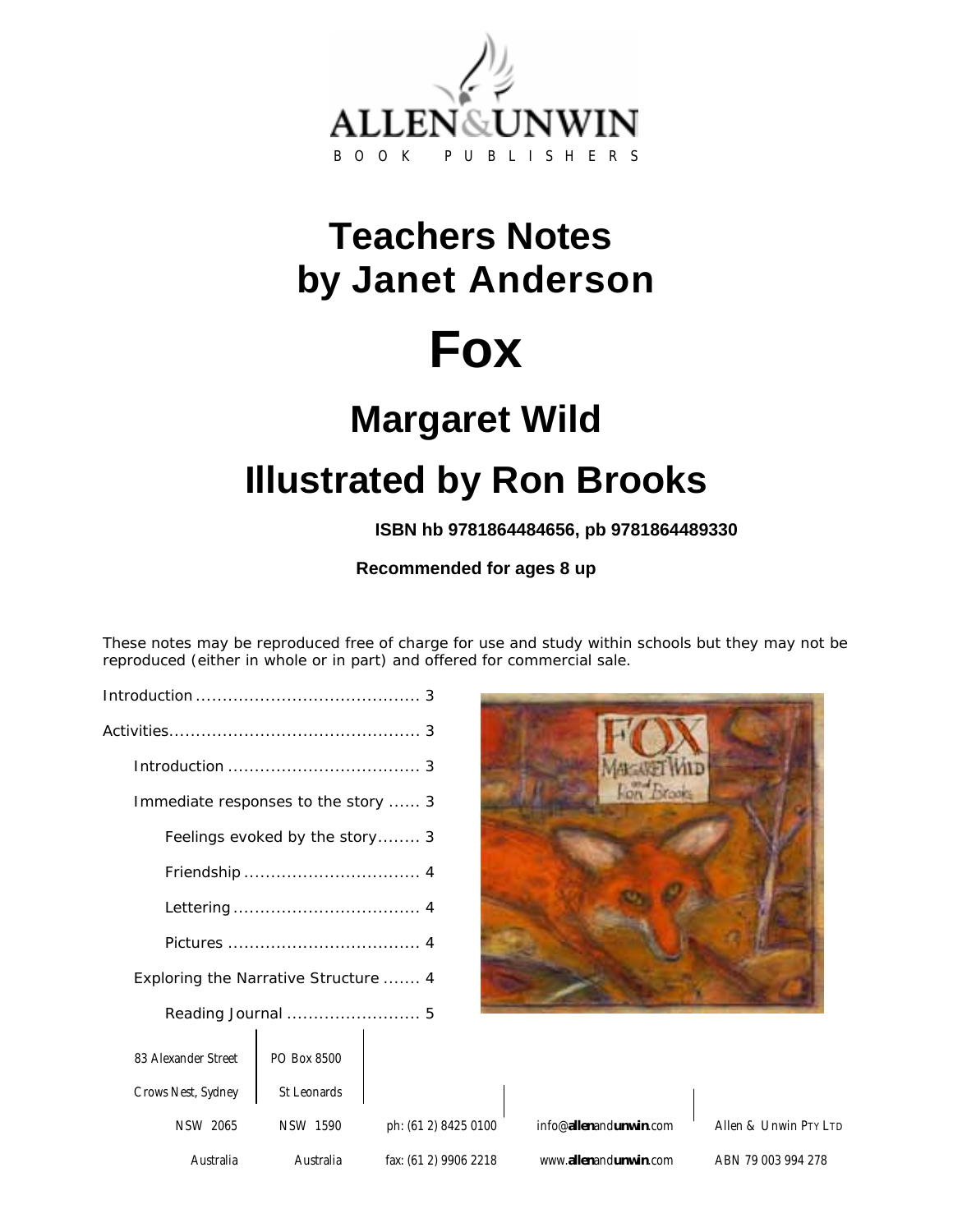| Polarised Debate  6                                    |
|--------------------------------------------------------|
|                                                        |
|                                                        |
|                                                        |
| Tableaux/Freeze Frames 7                               |
| Discussion of Narrative Stages 7                       |
| Extending Visual Literacy  8                           |
|                                                        |
|                                                        |
| Body language10                                        |
|                                                        |
|                                                        |
| Font and directions of text11                          |
| <b>Extension Activities</b>                            |
| Working on <i>Fox</i> : the editor's view 11           |
| Fox: Linnet Hunter looks at<br>a publishing landmark14 |
|                                                        |
| Margaret Wild 16                                       |
|                                                        |
| Janet Anderson 16                                      |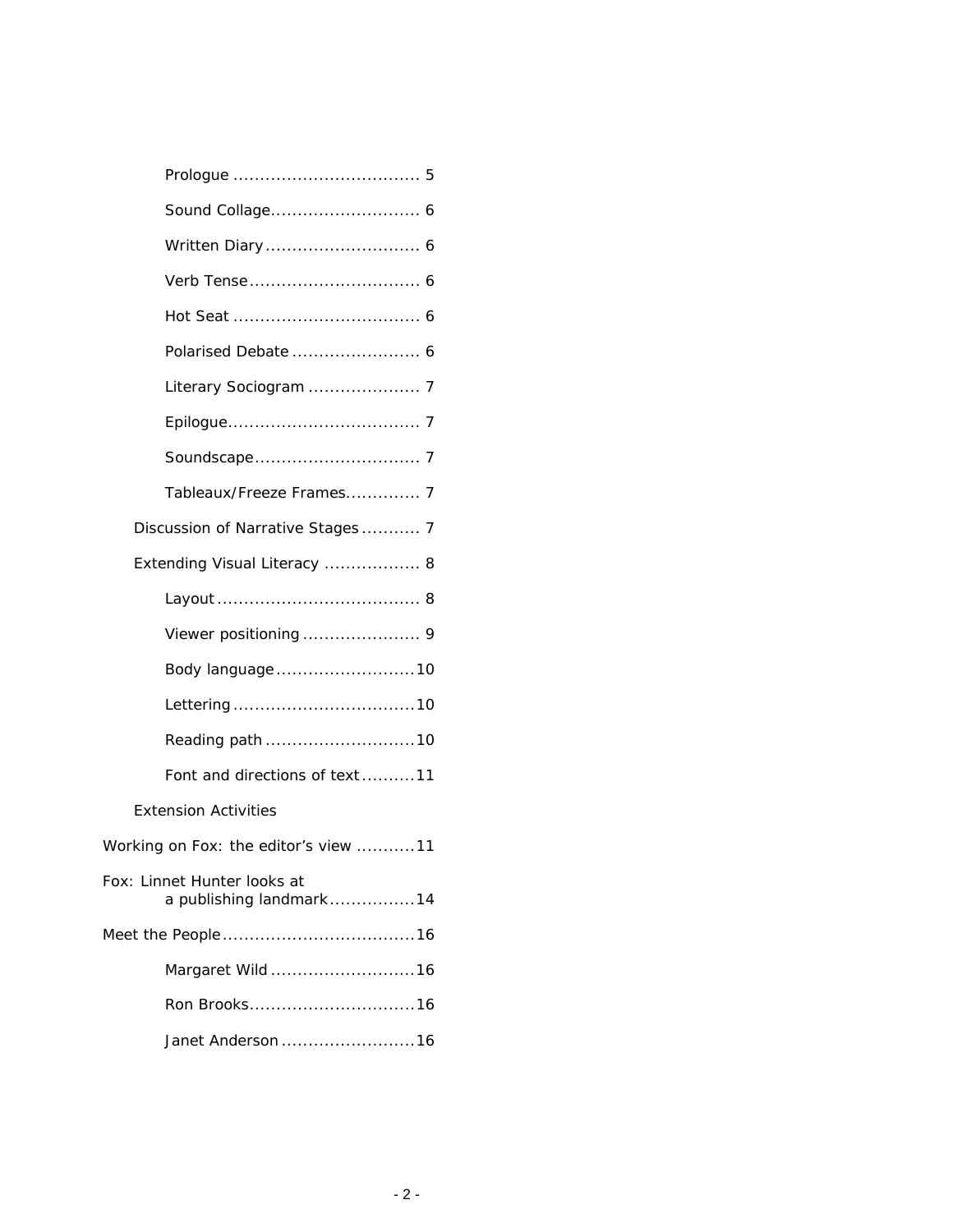## **INTRODUCTION**

"As with most of my stories, it is the emotions in the text which interest me most." Margaret Wild.

Children of all ages engage with *Fox*, as do adults. This brilliant narrative explores an intense emotional drama of love and belonging, temptation, risk and betrayal. The text and illustrations work together seamlessly to evoke a powerful and lasting response in the reader.

*Fox* is a modern classic: it has won many awards and been translated into numerous languages. Teachers and students may be interested to read the editor's description of the process of preparing the text for publication and one of the early reviews of the book, discussing its visual features in particular. These can be found at the end of these teachers' notes.

## **ACTIVITIES**

## **Introduction**

*Fox* is an excellent example of a narrative which is short enough to make dissection of structure possible and with enough depth to challenge more sophisticated readers. Its qualities make it an ideal example of a picture story book to be studied in secondary English or graphics classes, in addition to its use in the primary classroom. Teachers should pick and choose activities that suit the age level they are teaching.

The suggested activities are grouped as follows:

- expressing immediate responses to the story, the lettering, the pictures;
- extending visual literacy composition and design;
- exploring the narrative structure.

The second and third are probably more appropriate for older students.

### **Immediate Responses**

Students could respond to initial readings of the book through discussion, art, drama, poetry and music.

If the students are interested, they could discuss more specific topics.

#### **FEELINGS EVOKED BY THE STORY**

- 1. Discuss how the characters feel about themselves. How do they feel about each other? Do these feelings change? How do you feel about the characters? Do you ever feel like this about yourself or someone else? Did your feelings change as you read the book?
- 2. Create tableaux in groups of four or five to communicate an emotion from the book. Present to the class. Have the audience 'read' the tableaux and guess the emotion communicated.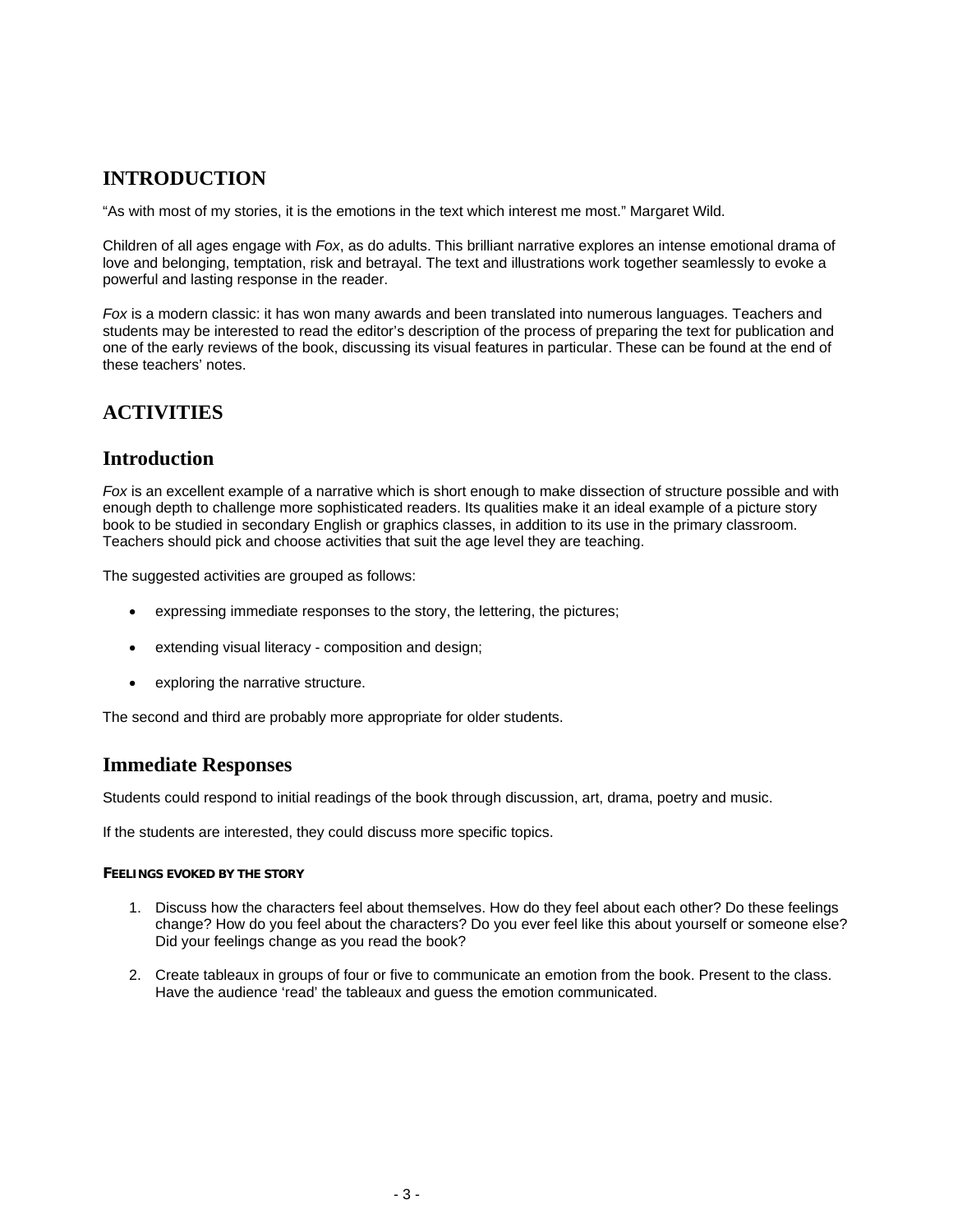#### **FRIENDSHIP**

- 1. Talk about what sort of friend each of the different characters would make. Are you like any of the characters? Would you like to be like a different character? Have you been hurt by a friend as Magpie was hurt by Fox or Dog was hurt by Magpie? Have you ever hurt a friend? How can Dog and Magpie be friends again? Do you need to do something to be friends again with someone?
- 2. Create a sound collage by combining a variety of sounds from untuned percussion instruments to express the changing relationships in the book. Work individually and perform for the class.
- 3. Create acrostic poems based upon the characters in the book: Magpie, Dog, and Fox.

#### **LETTERING**

- 1. Talk about the lettering in the book. Is it like any other books you have read? How do you think the effect was achieved? Why does the direction of the lettering change in different parts of the book?
- 2. Experiment with painting the name of one of the animals in the book in a way which reflects its character. You could vary the colour, painting implement and direction you use. Then fill a page of art paper with the name of one of the characters from the story: Dog, Magpie, or Fox. Display.

#### **PICTURES - THE USE OF LINE AND COLOUR**

- 1. Talk about the use of line and colour in Fox's coat. What does the colour red suggest? What does the energetic cross-hatching in the fine hair of the coat suggest?
- 2. Experiment using line and colour in a way which reflects the character of the different animals in the book. You could choose unusual or non-traditional colours for animals in order to reflect a character trait. Create a mask for one of the characters in the book. Display.

## **Exploring the Narrative Structure**

Students could respond to further readings of the book and explore the masterful use of narrative structure through writing, discussion, role play, drawing, drama and music. The table below shows which activities are most suited to each of the three key stages of the narrative.

| Stage in Narrative Structure                                                                                              | Learning Activities    |
|---------------------------------------------------------------------------------------------------------------------------|------------------------|
| Orientation:                                                                                                              | <b>Reading Journal</b> |
| This stage introduces the main characters in a setting of time<br>and place. It 'alerts' the reader to what is to follow. | Prologue               |
|                                                                                                                           | <b>Sound Collage</b>   |
|                                                                                                                           | <b>Written Diary</b>   |
|                                                                                                                           | <b>Verb Tense</b>      |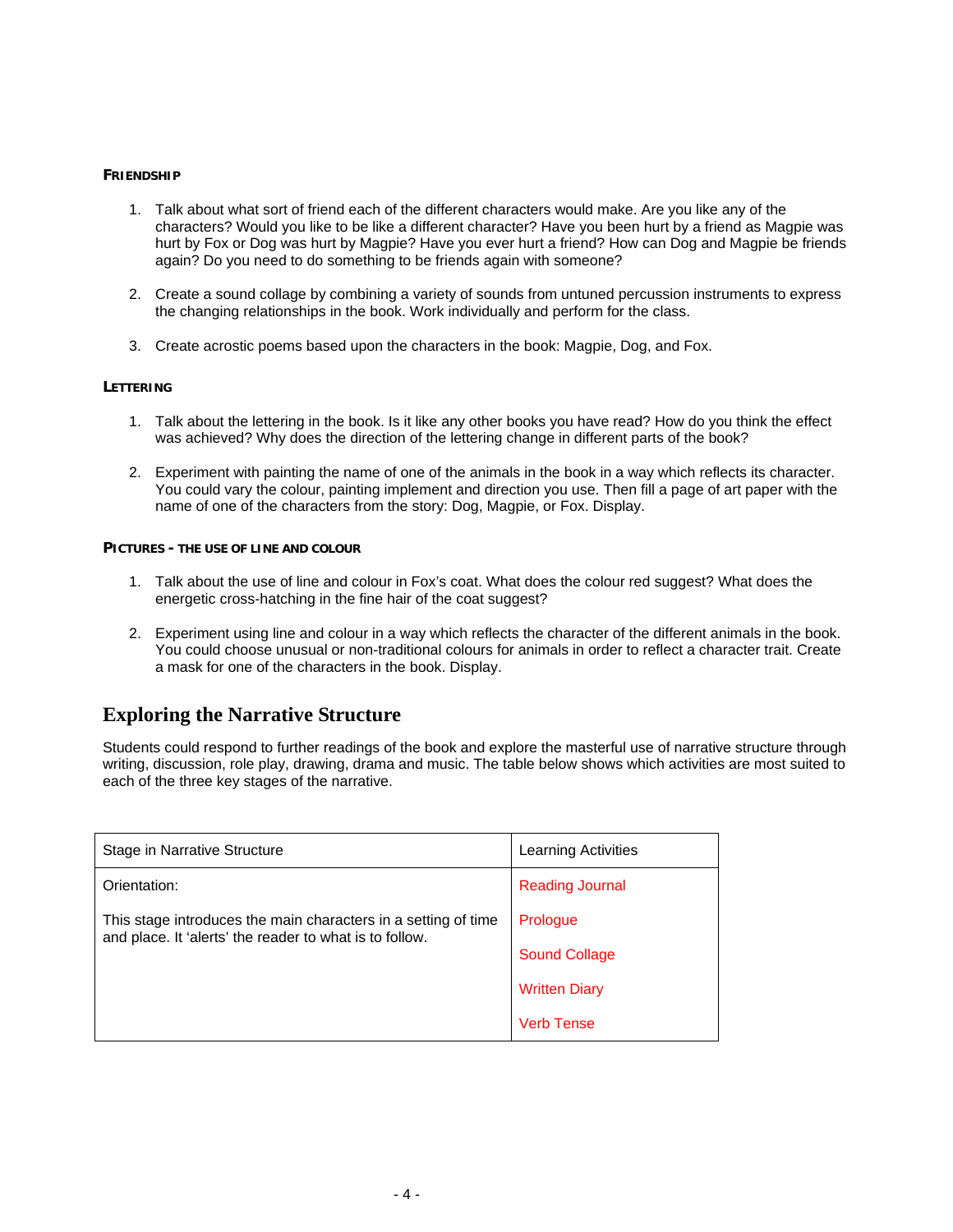| Complication:                                                                                                                                                  | <b>Reading Journal</b>    |
|----------------------------------------------------------------------------------------------------------------------------------------------------------------|---------------------------|
| In this stage, a problem or crisis arises which precipitates a<br>sequence of events as it is worked through. These events are<br>evaluated by the characters. | <b>Written Diary</b>      |
|                                                                                                                                                                | <b>Hot Seat</b>           |
|                                                                                                                                                                | <b>Polarised Debate</b>   |
|                                                                                                                                                                | <b>Literary Sociogram</b> |
| Resolution:                                                                                                                                                    | <b>Reading Journal</b>    |
| The problems of the complication are resolved. A pattern of                                                                                                    | <b>Written Diary</b>      |
| normalcy is restored to the events in this stage, but the main<br>character/s has changed as a consequence of the<br>experience.                               | Epilogue                  |
|                                                                                                                                                                | Soundscape                |
|                                                                                                                                                                | Tableaux                  |

#### **READING JOURNAL**

Have children keep a record of their responses to the text. Responses can be made at any time during the reading of the book and can include questions as well as statements, drawings, poems or pictures. The activity could be open-ended in that children simply make entries following the conclusion of class discussions. Alternatively, the following questions could be used to structure responses:

- How did you feel when you finished reading the book?
- Why do you think the book is called 'Fox' and not 'Dog' or 'Magpie'?
- Which characters do you like best? Why?
- Have you had any experiences like those in the story?
- Do you know anyone who is like someone in the story?
- Are there any characters, events or settings which remind you of parts of television programs or films you have seen? How are they similar?
- Do you think the characters deserve what happens to them?
- If you were telling this story, what would you change?
- Why do you think the author wanted the story to end as it does?
- What do you think is the most important message of the story?
- If you could speak to the author about the story, what comments would you make?

#### **PROLOGUE**

A prologue is a short prelude to the story that provides information about the events, setting or characters prior to the beginning of the story. The circumstances of Magpie having her wing burnt and being rescued by Dog could be explored. Alternatively, children could speculate about the circumstances of how Dog lost the sight in his eye and came to terms with his disability to the point where he can say 'life is still good'. The endpapers, title page and other pictures in the book prior to the beginning of the text provide some stimulus for this. This activity could be an individual writing activity or an activity in pairs. Alternatively, children could work in groups to construct a spoken prologue to be shared with the rest of the class.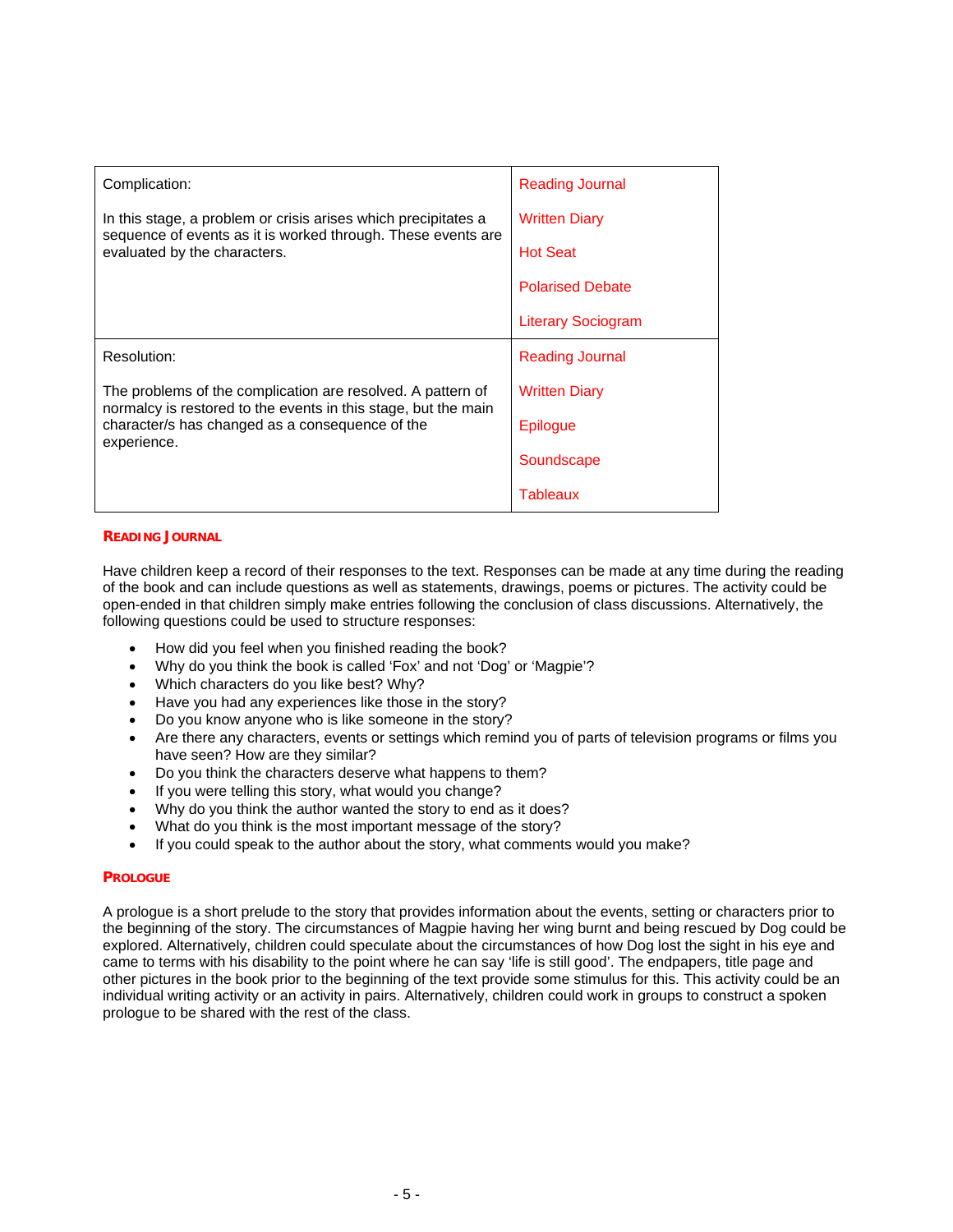#### **SOUND COLLAGE**

A sound collage uses a variety of sounds to express an idea or feeling. The tumultuous events and emotions of the beginning of the story lend themselves to expression through this medium: Dog running through the charred forest with Magpie in his mouth; Magpie's rejection of Dog's help and retreat into blackness; her waking with a rush of grief; the sight of the strange new creature reflected in the water and the joy of running together. Try the activity initially with untuned percussion instruments. This activity could be extended to involve tuned instruments (percussion or otherwise) and children could write a score for the sound collage.

#### **WRITTEN DIARY**

Have the children take on the role of either Magpie or Dog and make a diary entry about one or more of the following significant moments: Dog carrying Magpie in his mouth; seeing a strange new creature reflected in the water; running into the blueness. This activity can be repeated following other significant moments in the book: Fox's arrival; Dog and Magpie's conversation by the water; Fox's tempting Magpie away from Dog; Magpies defection; Fox's exit and scream; Magpie's despair; Magpie's resolution to begin the long journey back to Dog.

#### **VERB TENSE**

Commonly, the action verbs in a narrative are in the past tense, but Margaret Wild uses present tense in *Fox*. Rewrite parts of the text with the action verbs in the past tense. Discuss the differences created for the reader's experience of the story and the possible reasons that Margaret Wild chose to use action verbs in the present tense.

| <b>Present Tense</b>                                                                                                                                                                                    | Past Tense                                                                                                                                                                                          |
|---------------------------------------------------------------------------------------------------------------------------------------------------------------------------------------------------------|-----------------------------------------------------------------------------------------------------------------------------------------------------------------------------------------------------|
| Through the charred forest, over hot ash,<br>runs Dog with a bird clamped in his big,<br>gentle mouth. He takes her to his cave<br>above the river, and there he tries to tend<br>her burnt wing:       | Through the charred forest, over hot ash, ran<br>Dog with a bird clamped in his big, gentle<br>mouth. He took her to his cave above, the<br>river, and there he tried to tend to her burnt<br>wing: |
| With Magpie clinging to his back, he races<br>through the scrub, past stringy barks, past<br>clumps of yellow box trees and into blueness.<br>He runs so swiftly, it is almost as if he were<br>flying. |                                                                                                                                                                                                     |

#### **HOT SEAT**

Hot seat is an activity in which children take on the role of a character in the story to be interviewed by other children. The teacher takes a mediating role between the character and the class. The interview questions focus on why the character has carried out certain actions. Have children prepare questions in groups then swap between groups and brainstorm different answers as preparation for this activity. The use of a mask by the student taking on the role of a character provides a safe way of developing that character and talking in front of the class.

#### **POLARISED DEBATE**

A polarised debate allows children to argue a viewpoint and modify that viewpoint as the debate proceeds. The debate requires a positive statement that can be argued for or against:

- *Dog should have prevented Magpie from going with Fox*
- *Fox's scream was a scream of triumph.*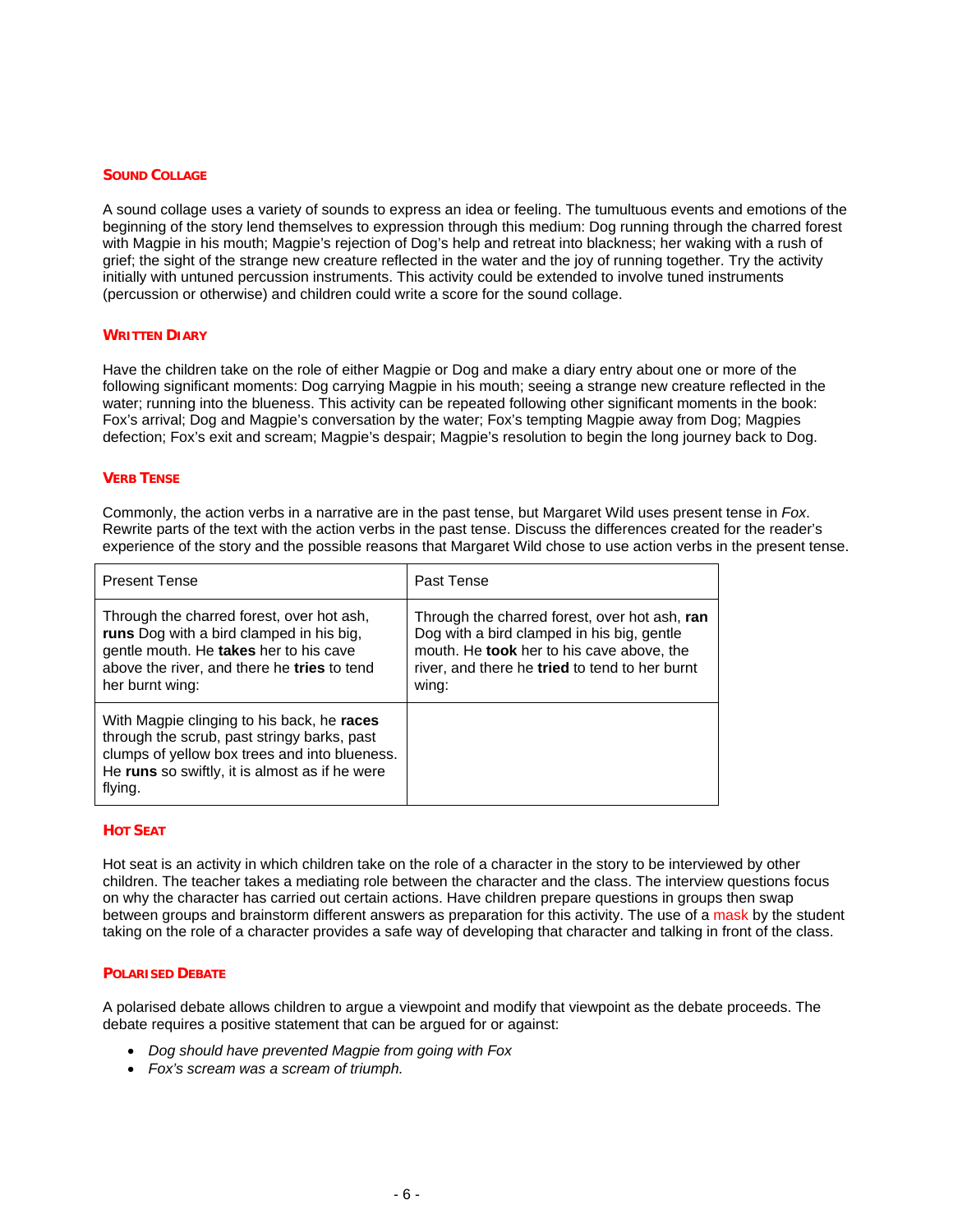Children begin seated in a horseshoe shape. Those who agree with the statement on the right and those who disagree on the left. Any who are undecided sit across the top thus forming the horseshoe. A speaker who agrees begins the debate, followed by a speaker who disagrees and then one who has yet to decide. Children may change positions around the horseshoe to reflect a change of opinion as the debate progresses.

#### **LITERARY SOCIOGRAM**

A literary sociogram is a diagrammatic representation of the relationships between individuals. Children need to establish the role and nature of the three characters, identify the relationships between them and then construct a diagram to represent this information.

#### **EPILOGUE**

An epilogue predicts outcomes beyond the end of the story. Have children explore what might happen when Magpie returns to Dog: what will they say to each other; who will speak first; will they be reconciled. In writing the epilogue children need to consider the style that the story is written in and emulate this. This activity could be taken one step further and children could publish and illustrate their epilogues employing the principles of text design explored in the visual literacy activities.

#### **SOUNDSCAPE**

A soundscape is similar to a sound collage but has a narrative structure and could be used to retell the story of *Fox* using sounds and silence. Have groups within the class take responsibility for the different stages of the narrative: orientation, complication, resolution and then perform these in sequence.

#### **TABLEAUX/FREEZE FRAMES**

Tableaux are still pictures created from human bodies and presented to an audience. Organise children into groups of four to six. Have one student nominated as the 'sculptor' who moves the other group members into position and gives them instructions on where/how to look. Tableaux can be used simply to communicate single ideas/ emotions from the story: love and belonging, unity, harmony, power, temptation, betrayal, despair, redemption.

A series of tableaux may also be performed as a series of Freeze Frames to depict episodes in the story. In this case the audience close their eyes while a group gets into position for the first tableaux. The audience then open their eyes for ten seconds and close them again while the group moves to the next tableaux. Groups may break the narrative into stages or take one stage of the narrative and break it into a series of episodes.

#### **Discussion of narrative stages**

Orientation: We meet the characters and see their relationship develop to the point where "Dog runs, with Magpie on his back, every day, through Summer, through Winter."

- How do the main characters come to be together?
- What do these characters have in common?
- How does the relationship between them develop?
- How does the choice of words intensify the story? (For example: drags her body, melting into blackness, rush of grief, into blueness, rejoices)
- What tense is used for the action verbs? What effect does this create?
- What different emotions are encompassed in the Orientation?
- List some of the characteristics of the 'strange new creature' that Dog and Magpie form.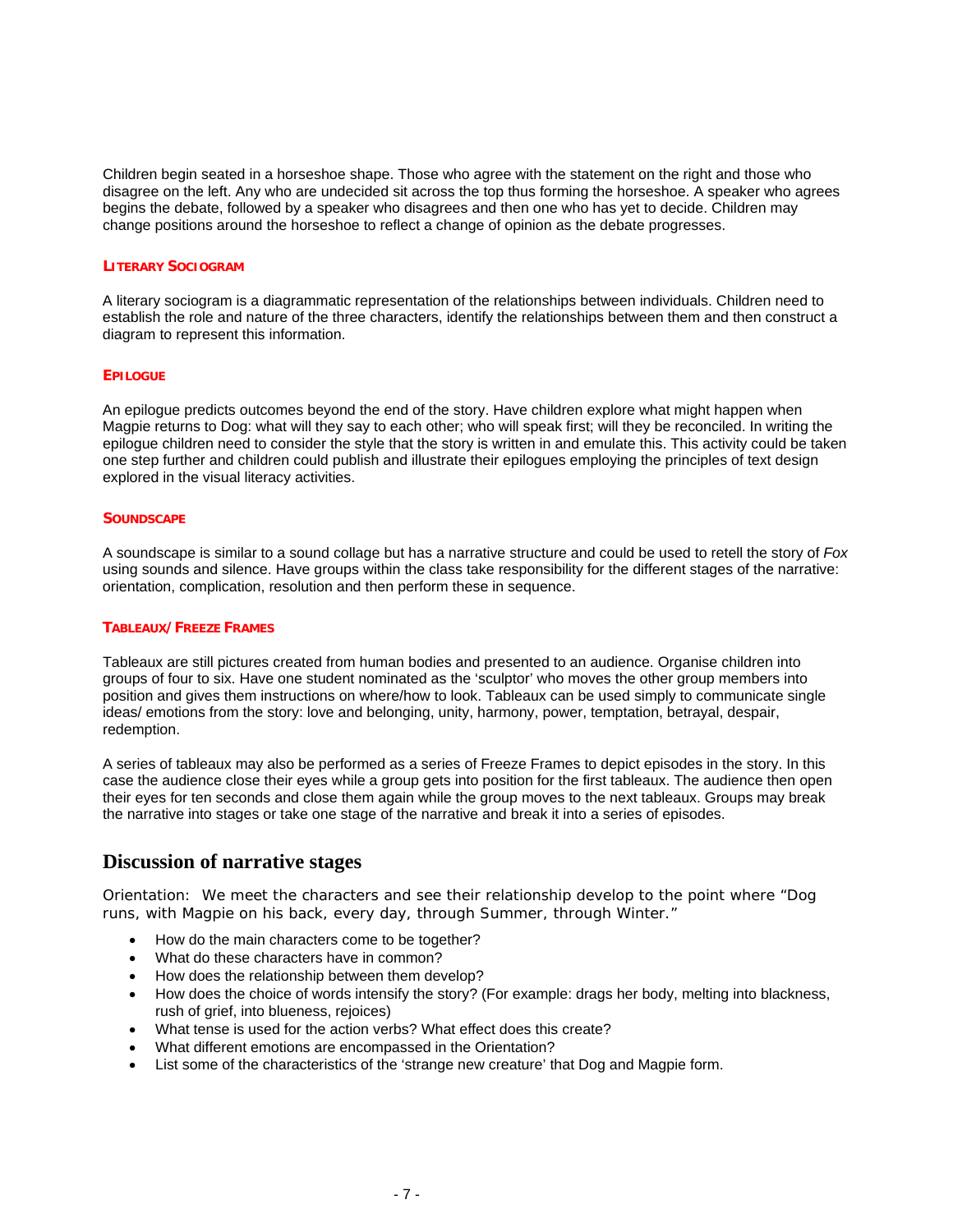#### **Complication: The pattern of Dog and Magpie's lives is disrupted by the arrival of Fox. The harmony and unity between Dog and Magpie comes under threat as Magpie tries to warn Dog but he is unresponsive. Fox tempts Magpie to join him and she succumbs. He then abandons her.**

- Why does the arrival of Fox have the potential to interrupt the pattern of Dog and Magpie's life?
- What words are used to describe Fox's arrival? (haunted eyes, flicks through the trees like a tongue of fire). What atmosphere does this language create? Does this bode well for Dog and Magpie?
- What type of movement or activity does the circular shape of Fox's body suggest in the first image we see of him? Where is this shape repeated? What does this suggest?
- Why do you think Magpie trembles?
- Is Fox's comment that Dog and Magpie looked 'extraordinary' a compliment or is there something more?
- Compare the different reactions of Dog and Magpie to Fox's arrival.
- How does Fox shake Magpie's commitment to Dog?
- Is Magpie weak?
- Should Dog have listened to Magpie? Could he have prevented Magpie going with Fox?

#### **Resolution: Magpie finds strength to resist the temptation to die in the desert by thinking of Dog waking to find her gone. She begins the long journey home.**

- Was it Fox's plan to kill Magpie? How does Magpie find the strength to overcome her despair?
- Why would it be easier to die in the desert?
- Is thinking about Dog's needs a new thing for Magpie?
- How has Magpie changed as a result of her encounter with Fox?
- How are these changes reflected in the way Magpie is shown in the pictures?

### **Extending Visual Literacy - composition and design**

*Fox explores uncharted territory in the Australian picture book form. Margaret Wild and Ron Brooks have employed their years of experience to produce a masterwork that leaves no reader untouched, whatever their age* (Linnet Hunter, *Magpies*, Volume 15 No. 2, May 2000).

In picture books, there are two texts – the words and the images. As we read we put these two texts together to form a composite text. Meaning doesn't exist exclusively in one or other of the texts, but is formed as the reader combines the two. Have children respond to further readings of the book and explore its groundbreaking use of illustration through discussion, reading, role play, drawing, and drama.

#### **LAYOUT – GIVEN AND NEW**

The organisation of visual elements in a layout of left and right segments reflects the pattern of written English: what is given occurs in the first part of the clause and what is new comes at the end of the clause. In the doublepage spread in picture books, what is on the left is given or known and what is new is on the right. Introduce this convention to the children and work with them to chart the following pages in a table.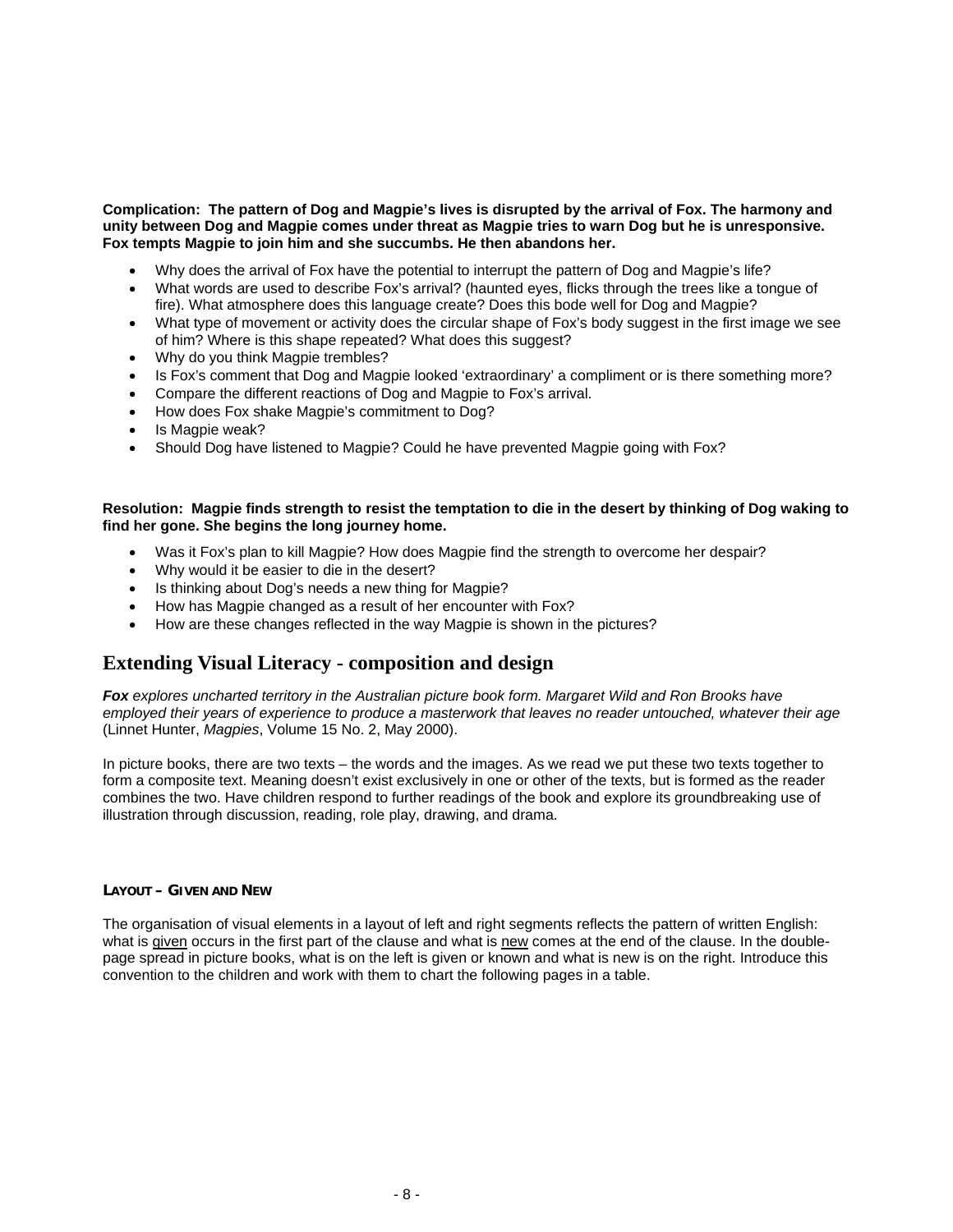| Given                                      | <b>New</b>                                      | Implications                                                                                         |
|--------------------------------------------|-------------------------------------------------|------------------------------------------------------------------------------------------------------|
| Dog runs with Magpie.                      | Fox comes into the bush and<br>Magpie trembles. | Fox is dangerous.<br>(Implications of 'haunted',<br>'fire' and 'flickerslike a<br>$tongue' = snake?$ |
| Dog and Magpie at their<br>pool, together. | Fox and Magpie together,<br>without Dog         | Magpie has a relationship<br>with Fox that does not<br>include Dog.                                  |

#### *Refer to page opening four, double page spread: Text begins "And so Dog runs with Magpie"*

(Or view page at: www.allenandunwin.com/teaching/images/FoxA1.pdf )

#### *Refer to page opening seven, double page spread: Text begins "Magpie tries to warn Dog about Fox."*

(Or view page at: www.allenandunwin.com/teaching/images/FoxD.pdf )

Children can then work in groups and look for examples of this in other picture books. While you can work with whatever books are available, the following would prove rewarding in this activity: *Zoo* by Anthony Browne, *Gorilla* by Anthony Browne, *Granpa* by John Burningham and *Old Pig* by Margaret Wild and Ron Brooks.

#### **VIEWER POSITIONING – DEMANDS**

Demands are images in which the gaze of a represented character is directed straight toward the viewer. This engages the viewer in a direct interpersonal exchange, provoking a high level of involvement at significant points. The cover uses a demand to draw viewers into this book. There are two further demands in *Fox:*

#### *Refer to page opening six, left hand page: Text begins "In the evenings, when the air is creamy with blossom…"*

(or view page at: www.allenanduwin.com/teaching/images/FoxC.pdf)

#### *Refer to page opening eight, right hand page: Text on left begins "Fox says no more that night…"*

(or view page at: www.allenandunwin.com/teaching/images/FoxE.pdf)

Discuss the type of atmosphere that these demands create and the type of involvement they elicit from the readers/viewers.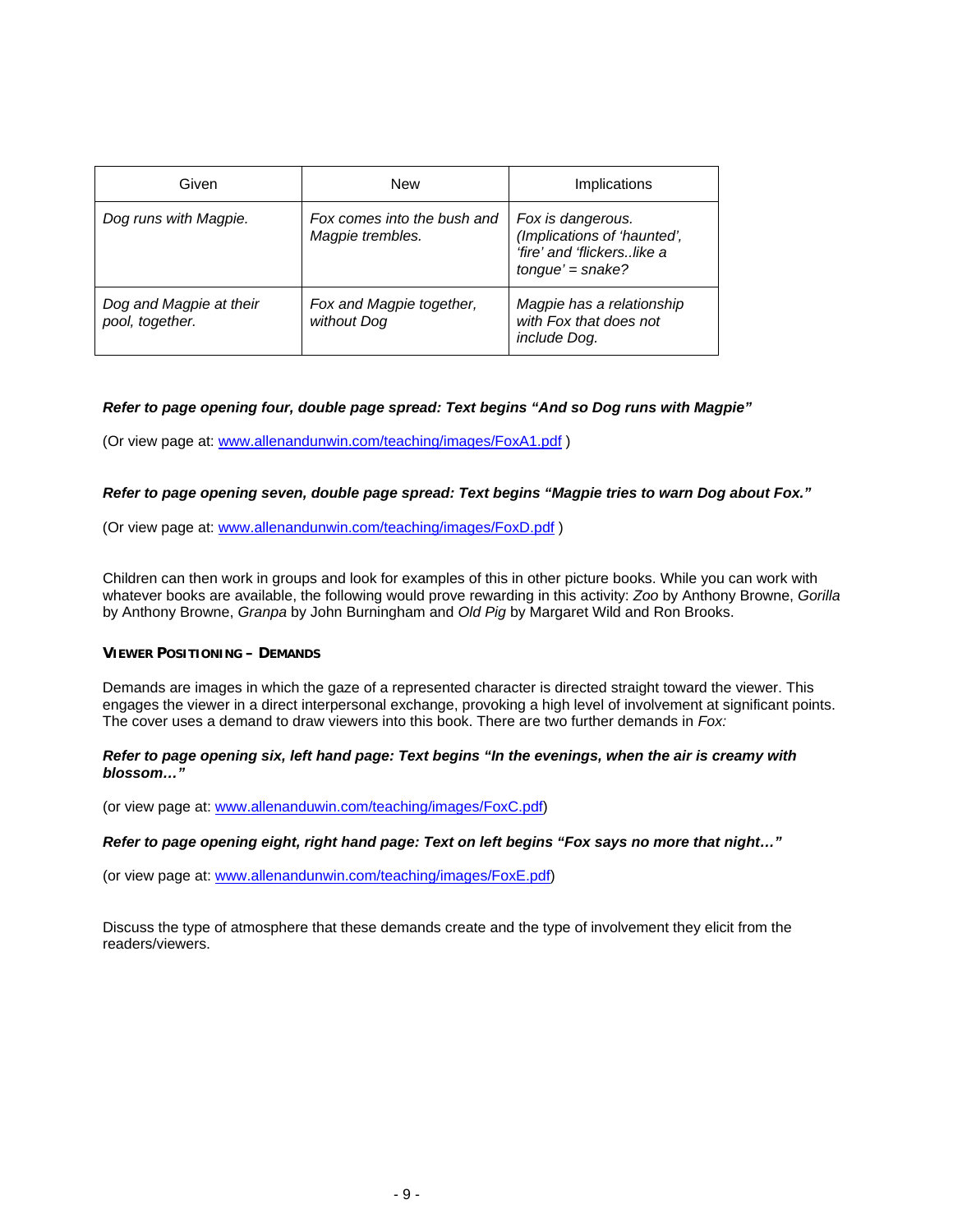#### **BODY LANGUAGE - EYE CONTACT**

Eye contact between characters is used as an indicator of the changing dynamics in the relationships between Dog, Magpie and Fox. Use outline sketches of suitable pages of the book. (These can be made with tracing paper or by using an overhead projector.) Have children draw lines to show eye contact in the images. Discuss how the changes in eye contact reflect what is happening in the relationships.

Explore the use of eye contact in the images in *Black Dog* by Pamela Allen.

#### **EYE-TO-EYE TALKING**

Have children form pairs to talk about the following topics for one minute each to explore eye contact:

- 1. favourite music (stand back to back no eye contact)
- 2. most embarrassing moment (stand facing each other and maintain unbroken eye contact)
- 3. enjoyable weekend activities. (stand facing each other and make eye contact as is comfortable)

Follow up with discussion about the differences between these experiences.

#### **LETTERING**

 "I took the cue from my six-year-old and did all the lettering with my left hand – with hand and heart connected, but the logical part of the brain turned off. So the treatment of the text is as confronting, maybe, as the writing itself." Ron Brooks.

Discuss the effect of the naïve style of handwriting. Does it make the text more confronting? What medium do you think was used for the writing? What element of the story does this reflect?

#### **READING PATH**

The elements of direction and texture contribute to visual aspects of the text. In the initial pages the text is presented as a collage of disjointed vertical and horizontal sections. Trace around the shapes created by the sections of text. Look for other parts of the book where this type of presentation of text is employed. How does this contribute to our understanding of the initial relationship between Dog and Magpie?

A metamorphosis occurs as Dog and Magpie change from two damaged individuals into a 'strange new creature' where each supplies what the other is lacking. How is the text presented at this point?

*Refer to page opening two, right hand page: Text begins '"I see a strange new creature!" she says.'*  (or view page at: www.allenandunwin.com/teaching/images/FoxE.pdf)

#### **The text appears in two strips which are 'mirror images' of each other, down either side of the picture of Dog and Magpie looking at their image reflected in the water.**

Trace the shapes created by the characters and the text in the image below. What is communicated by the use of vertical text in this image?

*Refer to Page opening five, double page spread: Text begins "But Dog says, 'Welcome…"*  (or view page at: www.allenandunwin.com/teaching/images/FoxB.pdf)

#### **The vertical text separates Magpie from Fox and Dog—it pushes her down into the bottom right hand corner of the page spread.**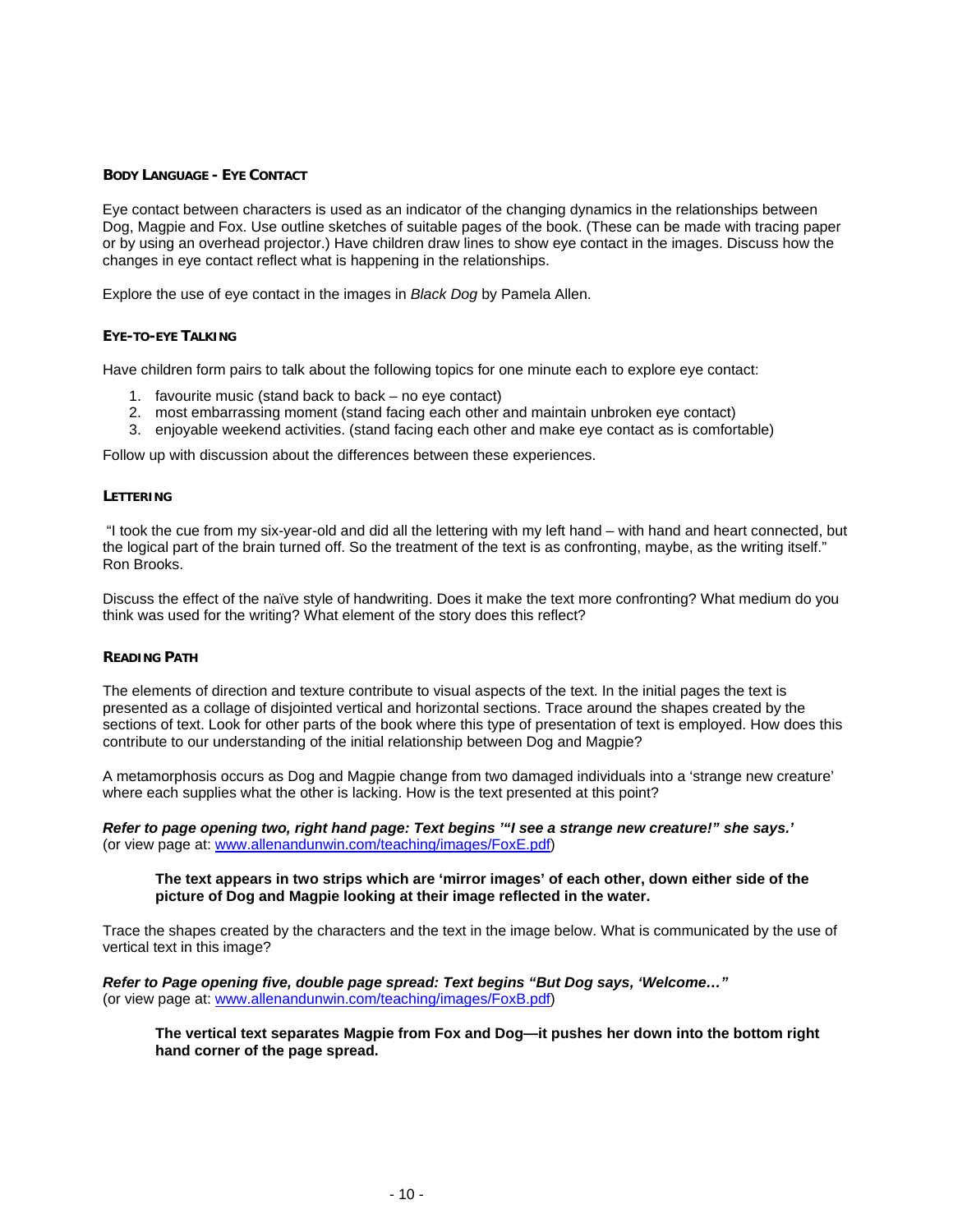#### **FONT AND DIRECTION**

Use a word processing program to explore the effect created by the use of different fonts and direction of text. Use a table function to create horizontal and vertical areas and select a No Borders option under Table Properties.

## **Extension Activities**

#### **SOCIAL DISTANCE**

• Look at the element of close social distance which combines with demand to clearly construct the power that Fox has.

#### *Ref er to page opening eight, picture only, on right hand side page:*

*Text on left begins "Fox says no more that night …"*  (or view page at: www.allenandunwin.com/teaching/images/FoxE.pdf)

- Fox's power over Magpie is also communicated by the vertical angles created between the two of them. Fox looks down on Magpie as she looks up at him. Explore the development of this positioning throughout the illustrations.
- Explore the elements of demand and social distance by making a frame from cardboard and placing people within the frame at differing social distances from the viewer.
- Conduct first line/last line improvisations to explore this dynamic. Give each group the same first line and last line. They must begin with the first line and then improvise a scene which ends with the last line. Have different groups position the participants with different vertical angles between them: one standing looking down at the other; both seated at the same level; both seated with one at a higher level than the other. A suggestion for a first line and a last line "Do you have that book I asked for yesterday?" "I always try."

## **WORKING ON** *FOX***: THE EDITOR'S VIEW**

When I first read the text of Margaret Wild's *Fox*, back in late 1996, I was in no doubt that we should publish—here was a story that burnt into your mind. Clearly it wasn't a text that everyone would feel comfortable with, so it wouldn't necessarily be a best-seller, but for a publisher who valued imaginative sweep and integrity, it was a gift. I wrote, 'Yes, let's publish' on my copy and gave it to children's publisher, Rosalind Price. Driving home that night, I relived the story and in a surge of excitement thought, 'I would really love to work on that project.' Rosalind generously agreed, and that was the beginning of a three-year process. We sent the text to artist Ron Brooks, who wrote back, 'I love it! I must do it. And it will be utterly unlike anything I've ever done, just you wait . . . I think it's maybe the most powerful picture book text I've ever read. It is a great big, fat, juicy-great novel of wonderful writing—honed down to three gloriously transcendent pages! Amazing! Biblical! I am so grateful for the opportunity this affords me to really break some barriers, new ground.' We were up and running.

Ron, Rosalind and I pooled thoughts on the text and sent combined comments to Margaret, who in her usual accommodating way solved nearly all the issues. One item remained—how to describe Fox's eyes when he first appears in the story. We spent the next two years, on and off, looking for the perfect word—there's a pile of correspondence centimetres thick on this. In the MS she sent us first, Margaret had, 'After the rains, when saplings are springing up everywhere, a fox comes into the bush; Fox with his dead eyes and rich red coat. He flickers through the trees like a tongue of fire, and Magpie quails.' It's a very powerful juxtaposition, 'dead/rich, red', one that really makes you look again – but we felt 'dead eyes' was too closed, it gave Fox no possibility of redemption . . . We began the search for a word that would suggest hurt and damage without taking away from Fox's charisma and power. We tried 'cold', 'hard', 'bleak', 'empty', 'hungry', 'piercing', 'haunting', 'haunted', 'glittering', 'restless', 'wild', 'searching', 'yearning', 'wretched', 'desolate', 'knowing' and dozens of others. The first four we didn't like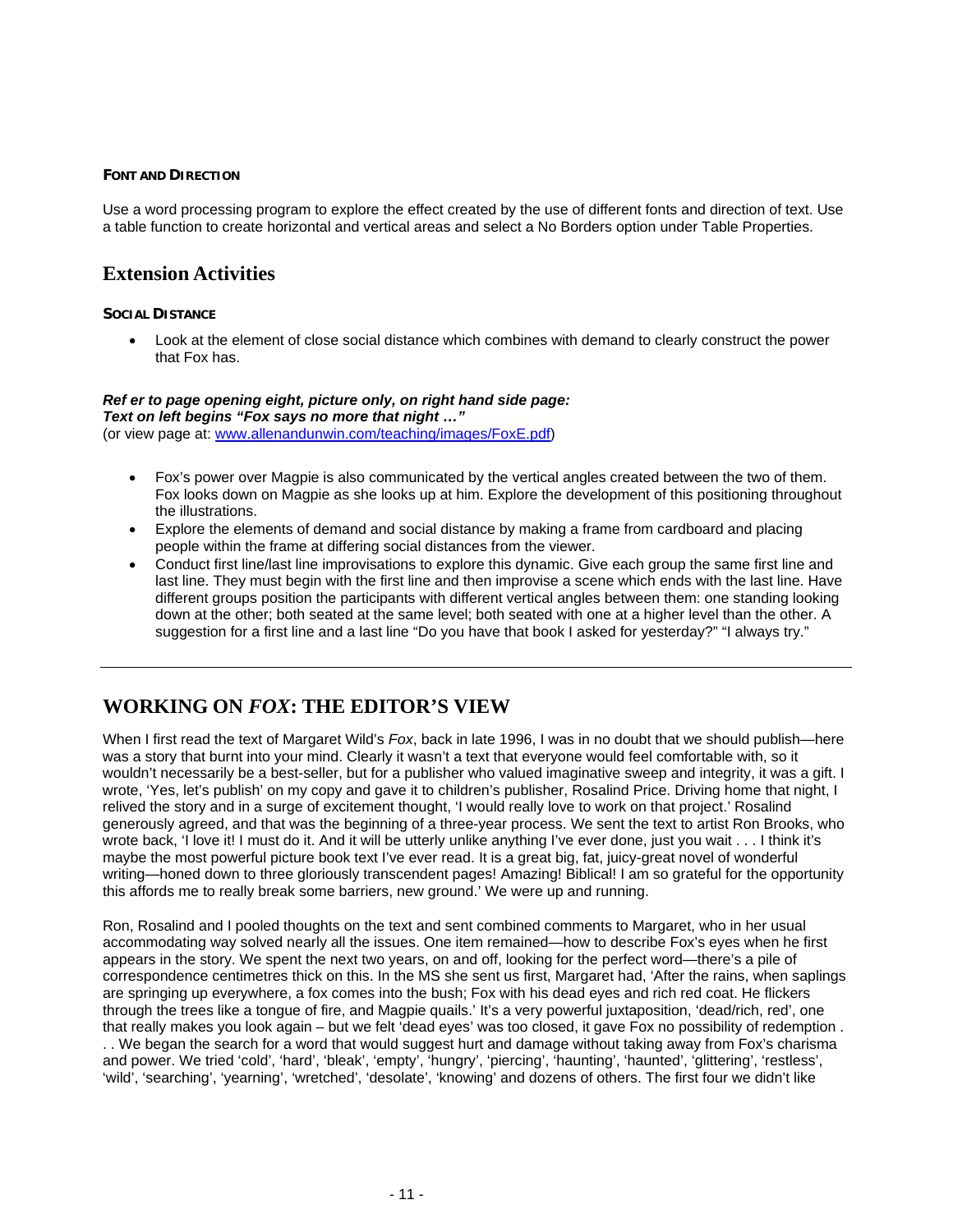because they indicate cruelty and alienation without any suggestion of the pain that might have been behind that; 'hungry' could be taken literally and like 'yearning' and 'wretched' made Fox too much of a supplicant, robbed him of pride and dignity; words like 'glittering' and 'restless' are too much on the surface and don't suggest emotional depth. We tried a few combinations, like 'cold, beautiful' or 'haunted, piercing', but we didn't like the sound of these followed by another adjective pair ('rich, red')—the rhythm immediately became more lumpy, and Margaret was unhappy with the mental dislocation involved in assimilating two radically unlike words in 'haunted, piercing'. 'Haunting' seemed a possibility, confirming the powerful effect Fox had on others and suggesting something important under the surface, but it didn't suggest anything about the past. We wondered if seeing Ron's pictures would help, and left the matter to brew.

About 18 months after we signed the contracts, Ron came to feel there was something missing in the passage that shows Fox abandoning Magpie in the desert. He felt it made Magpie too weak and passive, and Fox too uncompromisingly and deliberately cruel; did we want to show children such a bleak view of humanity? This was reinforced by reactions from some overseas publishers, who were in certain cases puzzled by the story, or reluctant to accept the bleak view of life they saw encapsulated in it. Then began another textual saga, running alongside the one about Fox's eyes. (Eventually we settled on 'haunted' eyes.) Margaret was at first willing to compromise and accepted a version that had Magpie changing her mind and deciding to go back to Dog before Fox dumps her, but later she felt this violated the integrity of her original vision, which was of an act of premeditated cruelty. Faxes flew once more, and phone bills soared. No solution seemed to work—at one stage we had eight alternatives running, and no agreement in sight.

Meanwhile Ron was struggling to complete the pictures—taking on this project became a personal torment for him, although he was determined to do it. Nothing worked, nothing was good enough. Before he produced the first picture, we were on tenterhooks. Fortunately, it was magnificent—rich, textured and compelling, with the presence of a Middle Eastern/mediaeval icon painting—and Fox's eyes, looking straight at you and seemingly boring into you, held you riveted. No chance of describing them as 'yearning'! But now there was another thing to think about—Ron had hand-lettered the first page of the text in spiky capitals, with some passages running vertically and numbers 1 to 4 to show the order of paragraphs. Then, as later, he wanted to announce that this was not an ordinary book, that in fact it was one that would challenge, subvert, possibly make uncomfortable its readers; and he wanted to emphasis that the book was a made, crafted thing. We agreed with these principles but felt the way he'd done it was distracting for the reader, and actually might present a hurdle—and some people were already finding the content of the story difficult to accept. We asked another artist to hand-write a sample so we could see what a softer, more approachable text might look like, and sent it to Ron to consider.

Months later we saw the cover picture and two others; months later again, Ron arrived with a large black folio and showed Margaret, Rosalind and I what he had created. It was a tense moment, for we knew what the personal costs of the project had been for him, and how important it was to him to feel he'd broken new ground; and we had still not reached agreement on the words! We were close to speechless as he showed the pictures—he was probably disappointed—but afterwards I said to him, 'It's like having a bundle of TNT in the office—those paintings pack in so much power'. He had redone the text lettering, using his left hand (the intuitive part of his psyche), and although there were still some sideways passages, it seemed just right, irregular and uneven, like a young child's writing, but very purposeful; some words looked effortful and tense, the angularity of the black charcoal-like pencil echoing the spiky, fragmented/scratchy lines in the paintings. Seeing the paintings helped bring the book together, for it was at that meeting, in quite a short time—maybe 20 minutes—and in great harmony, that we finally agreed on the wording of the contentious page.

## **Audience & publisher responsibility**

One of the many issues that came up in our myriad conversations about this book was the audience. Some adult readers said 'But you can't give that to little children!', feeling that Fox's cruelty might upset them—a rerun of the old Grimm's fairy tales argument. We felt that this was based on a misapprehension about the way children read it's not clear that they generalise from one incident to a complete world picture, or that they take fiction so much to heart. I would contend a) that children are tougher and more resilient than that, b) that they can make a separation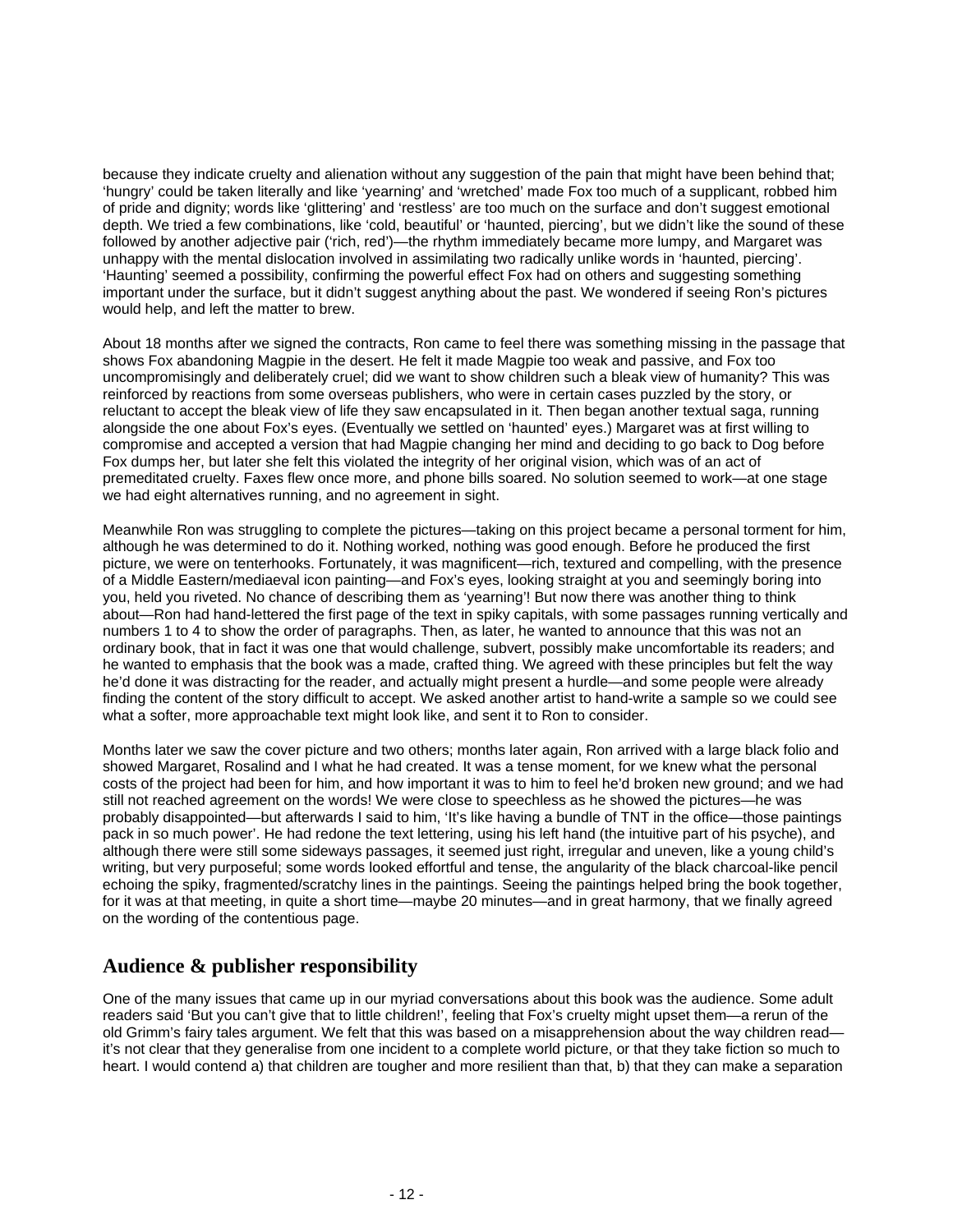between fiction and reality, and c) that to focus so exclusively on what Fox does and ignore what Magpie and Dog do and say is to distort radically the story. Fox represents part, but only part, of what we humans are capable of. However, we certainly did not want to publish a book that might be destructive, so we test-read it to some Prep and Grade 1 children and teachers. Their response was encouraging, but we agreed that upper primary children would have a better chance of exploring fully the riches the book had to offer than the littlies. We were also clear that it could travel—the growing acceptance of certain picture books in secondary schools gave us good hope of interesting adolescents in *Fox*, and our own intense engagement with the story over many months assured us that adults could find much in it as well. We've found that some people see loyalty and betrayal as the most salient themes, others focus on jealousy, or disability, or risk; the story contains and dramatizes them all.

## **How the text works**

The text is deceptively simple; I'd like to say just a couple of things about the way it works. First of all, the particular choice of words—take 'into blueness' for example:

'With Magpie clinging to his back, Dog races through the scrub, past stringybarks, past yellow box trees, and into blueness.' The softer, more open sound of 'into blueness' is liberating after the brusqueness of 'past', 'stringybark' and 'box trees'; and the abstract, 'blueness', gives the sense of a state of being as well as a colour. On the other hand, the urgent rhythm and energetic verbs on page 26 ('streak', 'rip', 'pelt') have a very physical effect.

Sometimes an unusual juxtaposition of words gives the story richness and power. For example, in the first sentence 'clamped' suggests purposefulness and possible aggression – it looks as though Dog is going to eat Magpie – but then we get 'big gentle mouth'. This subversion of expectation gives a kick of excitement; we begin to sit up and take notice. Similarly with Fox's appearance: 'rich red coat . . . tongue of fire' on its own is pleasing but not absolutely noteworthy – it's the pairing with 'haunted eyes' that challenges us to ask, 'What's going on here?' It's clear this isn't just about the arrival of a charismatic but dyed-in-the-wool villain on the scene, it's about mixed, painful, real/human experience.

Second, the rhythm of the sentences makes the words flow, or bump into each other, or hang in silence, so that we are carried along in exultation, or shocked, or made to pay attention. It's a great text to read aloud. For instance, the repetition in 'flying. Truly flying' (and later, 'Nothing like flying. Nothing!') gives Magpie's experience an urgency it wouldn't otherwise have. Similarly, the litany 'I am Dog's missing eye and he is my wings' builds to intensity with repetition. The rhythms in 'And so Dog runs, with Magpie on his back, every day, through summer, through winter' echo the regularity and continuity of a settled friendship, and at the same time suggest Dog's dependable nature. The starkness of the two short phrases, 'Neither moves, neither speaks', crystallizes the tension and drama of the moment out there in the desert, the dreadful hiatus that's opened up between Fox and Magpie now that the 'high' is over. There's a poet's ear at work here. Teachers probably won't want to analyse language in this way with children; I'm just making the point that every word, and the placing of every word, carries great meaning in this book, so it absolutely repays close, slow, repeated reading.

## **How the pictures work**

Similarly, the colours and composition of individual pictures, and the interplay between them, repay careful looking. For example, it's not an accident that Magpie is nearly always unbalanced and in a corner, until right near the end. Look at how Fox takes over space and blocks others; compare his stances with Dog's uprightness. Look at the way red is used throughout the book. Take in the vigour of the lines and the cross-hatching, the intensity of colour in sun and desert, the charred effect of the scene where Fox abandons Magpie, the brilliance of the blue sky as they race away. Absorb the richness of the cave shadow, the solidity of the rocks and trees around the cave. Consider the pairing of the endpapers. All of these things create character, dynamics, relationship, feeling and power. The existential dilemma that the story poses is there, in force, in the pictures. Not everyone likes this book or is comfortable with it, but no-one has a pallid reaction to *Fox*.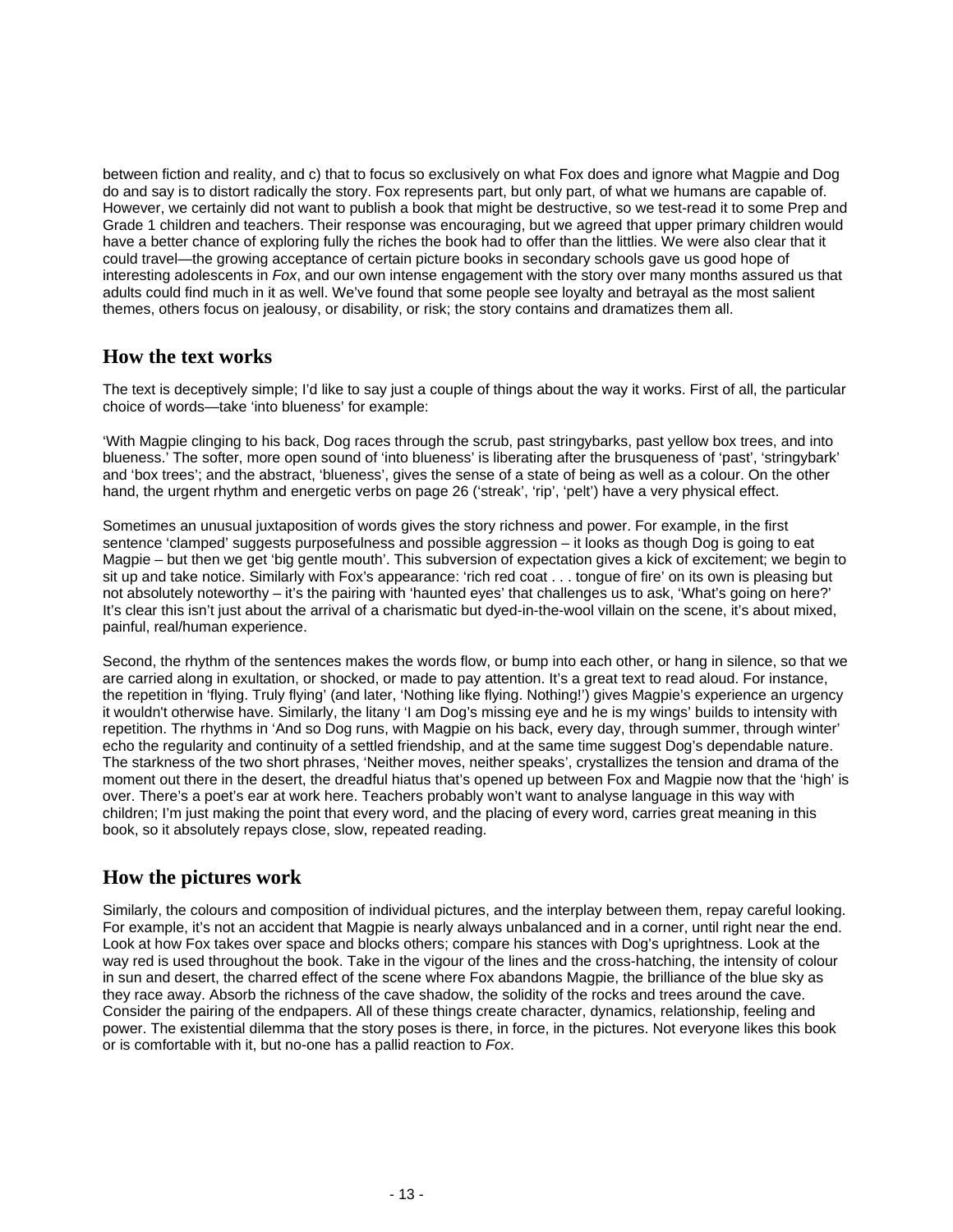*Sarah Brenan March 2000* 

*The following review of Fox, which appeared in* Magpies *Volume 15 No. 2 May 2000 demonstrates the power it has over adults and children alike. Teachers may be interested in the analysis of a double-page spread, which echoes many of the activities included in the notes above.* 

## *FOX***: LINNET HUNTER LOOKS AT A PUBLISHING LANDMARK**

*For the past month, adult visitors to our house have, each and every one, looked past me and asked,* What's that? *Drawn by the passion and fire inherent in the bitter-flame coat and tawny eyes which gaze from the over of* **Fox**, *they would beg to just have a look. And none of their responses were mild. Magnetic, powerful, compelling, Fox explores uncharted territory in the Australian picture book form. Margaret Wild and Ron Brooks have employed their years of experience to produce a masterwork that leaves no reader untouched, whatever their age.*

For this is not a picture book told, as some are, at one remove, in distanced and managed tones. It is alive and immediate, pulsing with the emotions that are its lifeblood, heart-strong with the impulses and talents of its creators. Child readers, too, are engrossed and riveted from the moment Dog runs down the slope carrying a charred bundle of black and white feathers in his mouth. He runs away from the bushfire toward the sanctuary of his cave by the water, watched by the lithe curve of Fox. And all this occurs before a word has been printed!

Although the use of three characters with generic names, Fox, Dog and Magpie, may forge connections with the fable form of story, this is not a simple morality tale, nor a satirical observation of human mores. Indeed it works on so many layers, that adults are quick to ask if it is a children's book, seeing as they do, themes of betrayal inherent in its framework. But children, especially from the age of nine and up who adore this book, find schoolyard connections of loyalty and friendship, and respond to that level.

When Magpie is rescued by Dog from the bushfire and is carried to the safety of his cave, she can no longer see a point to life. She has lost the use of one wing and can not fly. But Dog shows her their reflection in the tannin waters of the nearby pool. In a reversed illustration, where the mirrored image is greater than the 'reality', Magpie sees that, although Dog has only one eye, and she only one wing, they form a strange new creature. When Dog runs with her upon his back, she feels she is flying, and rejoices:

#### *Fly Dog fly! I will be your missing eye and you will be my wings.*

Thus they live in harmony as two seasons pass, until Fox, the outsider, comes like the snake into paradise, to tempt Magpie with her secret desires.

This bare plot summation hardly does justice to the emotional layers of the tale. It is in essence a story of love and loyalty and choice, told without judgement. In observing her characters so acutely and bringing their various characteristics to the fore in such a spare, almost Biblical text, Wild has accomplished a tour de force.

Powerful though the written narrative is—told as it is in formal, almost archaic language using the immediacy of the present tense—it is the illustrations that make a lasting impact. Brooks has extended the story through the landscape without losing the strong focus on the actions of the three who enact their tale within it. He has used the archetypal symbols of forest, water, cave and desert in a distinctly Australian way. Past and present associations which incorporate the influences of other great Australian artists such as Boyd, Olsen, Fairweather—are melded and establish this book as part of the Australian artistic tradition. The alchemy produced forges an immediate connection between viewer, artist and story. Brooks will tell you that he has only responded to the impact of the story Wild has written, but both he and Wild have taken risks and we are the privileged recipients of their vision.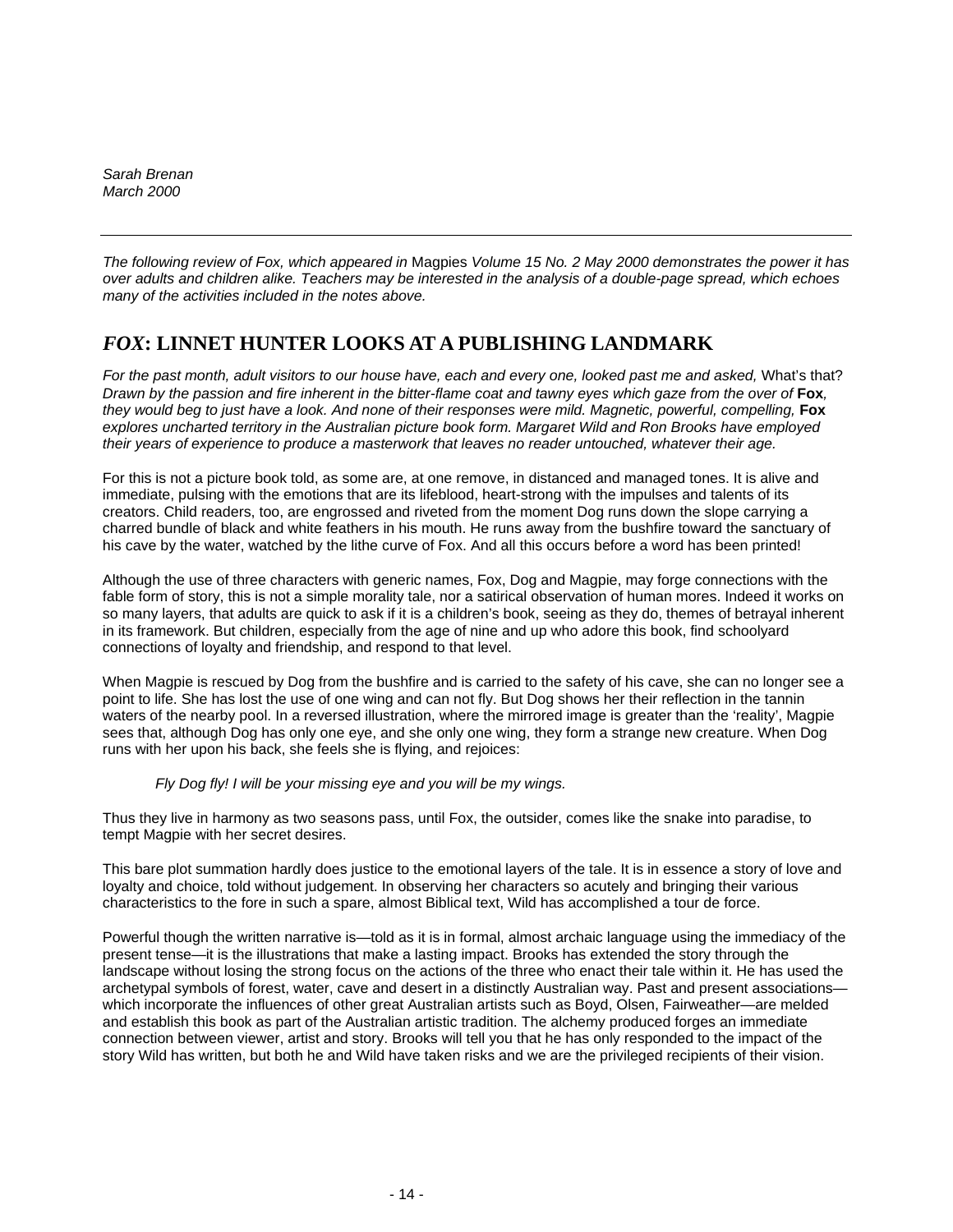In all the book, until the very last, shockingly white page, there is no unmarked section of paper. Brooks has used impasto, amongst other techniques, to help the reader feel the layers of the story. Stippled, mottled and marbled in a range of pigments which seem drawn from the earth itself—sun-dried bronze, rust, shredded bark, heat-dusted white, glazed turquoise, dusty sage, mottled galah pink, drought-parched red—the landscapes signify passion, tension or healing.

Brooks explains . . . *rather than the traditional tools of pen and ink, pencil, charcoal sticks, watercolour, I used just about anything I could lay my hands on—collage, oil paint, acrylic, watercolour, shellac, oil sticks; and instead of drawing, I gouged, scratched and scraped my way through all this stuff to find my lines, using kitchen forks, bits of wire, dental tools, bits of tin, etc, then worked the oil sticks into them, rubbing them off, glazing over the top, gouging back in again, varnishing—so every image is a conglomerate of layers and levels of materials (sometimes clashing materials).*

It would be easy to lose control or to over-work the page; but Brooks has kept each image simple. There are no animals portrayed except the ones in the story, and the backgrounds owe their tactile feel to the depth of the medium, though if you look into corners or the foreground you may find the delicate imprint of wavering grass heads, as if finely etched.

The layout of the book uses the energy of the movement and stillness to accentuate the relationships between Dog and Magpie, Fox and Dog, Fox and Magpie. Their eyes, posture and position on the page, rather than facial expressions, are employed to invoke the tensions between them.

The shapes are made up of many energetic lines that cross and recross into the fine hair of Fox, or the wavering outline of a distant tree. Colours overlap and blend, sometimes merging or blushing from sunrise to ochre, clouding into a matted fringe and then sliding effortlessly into the weathered patina of a weighty aged rock, adding mystery and timelessness.

There is so much to discern and explore in this book that perhaps the best way to give its flavour is to look closely at one particular illustration. Two tightly framed poses exemplify the choice Magpie has to make between Dog and Fox on page opening seven.

*Refer to page opening seven (double page spread): Text begins 'Magpie tries to warn Dog about Fox'*  (or view pages at: www.allenandunwin.com/teaching/images/FoxD.pdf)

Another vital connection between word and picture is the lettering of the text. Printed unevenly and blackly as though using a claw dipped in tar, the letters sprawl and march across and sideways on the page, sometimes coming between the characters, but always slowing down the reading of the words to create a certain pace, and tying the energy of the linework in the illustrations to the words. Confronting it certainly is, but its necessity to the overall creation is even more evident if you are able to contrast it with an English edition, where the publishers chose not to challenge their readers. They altered the design by typesetting the script, to, what I believe to be, the great detriment of the book.

Luckily, in this country, we have editors who have faith in our discrimination and open-mindedness. Don't let them down. Take your time with this book, do not judge it hastily; read it to anyone who will listen (i.e. everyone) and applaud the efforts and daring of those who dedicated themselves to making sure that every aspect of this book from weight of paper, to shape, to placing the barcode, was inherently at one with the intention of the narrative. The final endpaper, endlessly peaceful in cerulean blues, with jade trees shading the still waters leaves us with hope for reunion and forgiveness. When you have read this book, share it with a friend, or your class, and you will still be pondering it and talking it over for at least the time it takes to hop across a stony heat-filled desert to reclaim the treasure of a loving friendship.

*Refer to page opening seven (double page spread): Text begins 'Magpie tries to warn Dog about Fox'*  (or view pages at: www.allenandunwin.com/teaching/images/FoxD.pdf)